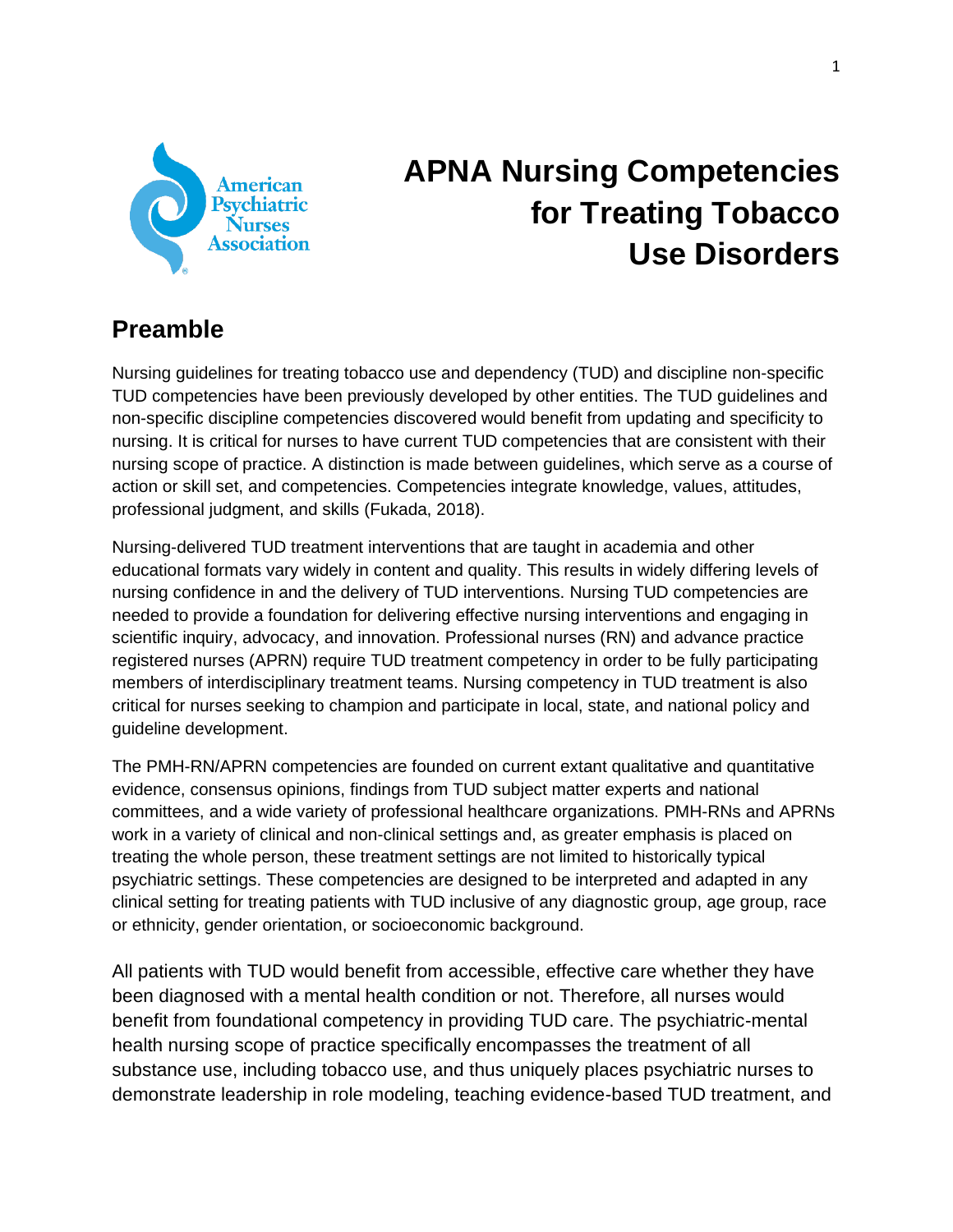engaging in innovative TUD treatment strategies. The tobacco competencies are written with the PMH RN and APRN in mind but can be adapted by nurses of all specialties.

*Nurses who are competent in tobacco treatment use knowledge, values, attitudes, and professional judgment to demonstrate the skills listed below:*

1. **Engages in self-reflection activities to expand the therapeutic use of self in treating tobacco and nicotine dependence.** 

The PMH-RN and PMH-APRN:

- Appraises personal beliefs related to treating persons with tobacco use and dependence (TUD)
- Demonstrates therapeutic use of self in facilitating access to care for persons with TUD, especially persons challenged with chronic relapses
- Uses current evidence-based local, state, and national resources to deliver effective TUD treatment
- 2. **Uses patient-centered recovery language to create a safe environment for collaborative communication and interventions with persons who are dependent on tobacco and nicotine.**

The PMH-RN and PMH-APRN:

- Establishes knowledge of recovery language as it applies to treating persons with TUD
- Employs recovery language to create a safe environment for patients
- Assesses and reports tobacco use and responses to treatment
- Demonstrates use of recovery language with patients to encourage patient confidence and hope in achieving and sustaining abstinence from tobacco
- 3. **Understands the effects of nicotine and tobacco use on specific populations and the treatment needs for patients in a variety of clinical settings.**  The PMH-RN and PMH-APRN:
	- Demonstrates knowledge of physical and mental health outcomes for patients with TUD including high risk vulnerable populations
	- Acknowledges that vulnerable populations may include, but are not limited to, persons who are:
		- o Experiencing addictions, mental and behavioral health issues
		- o Children, adolescents, pregnant women
		- o Homeless and/or those living in poverty
		- o Experiencing or have experienced physical or mental trauma
		- o At risk due to life-threatening infectious diseases or immunecompromised
		- o Vulnerable due to their racial or ethnic characteristics
		- o Experiencing sexual orientation and gender identity issues
	- Identifies accessible, cost effective TUD treatment options for personalized care in a variety of clinical settings
	- Delivers evidence-based individualized TUD nursing interventions that are inclusive of patient-identified significant others
	- Integrates cultural humility in the provision of TUD nursing care
	- Adapts TUD nursing interventions to a variety of settings through available media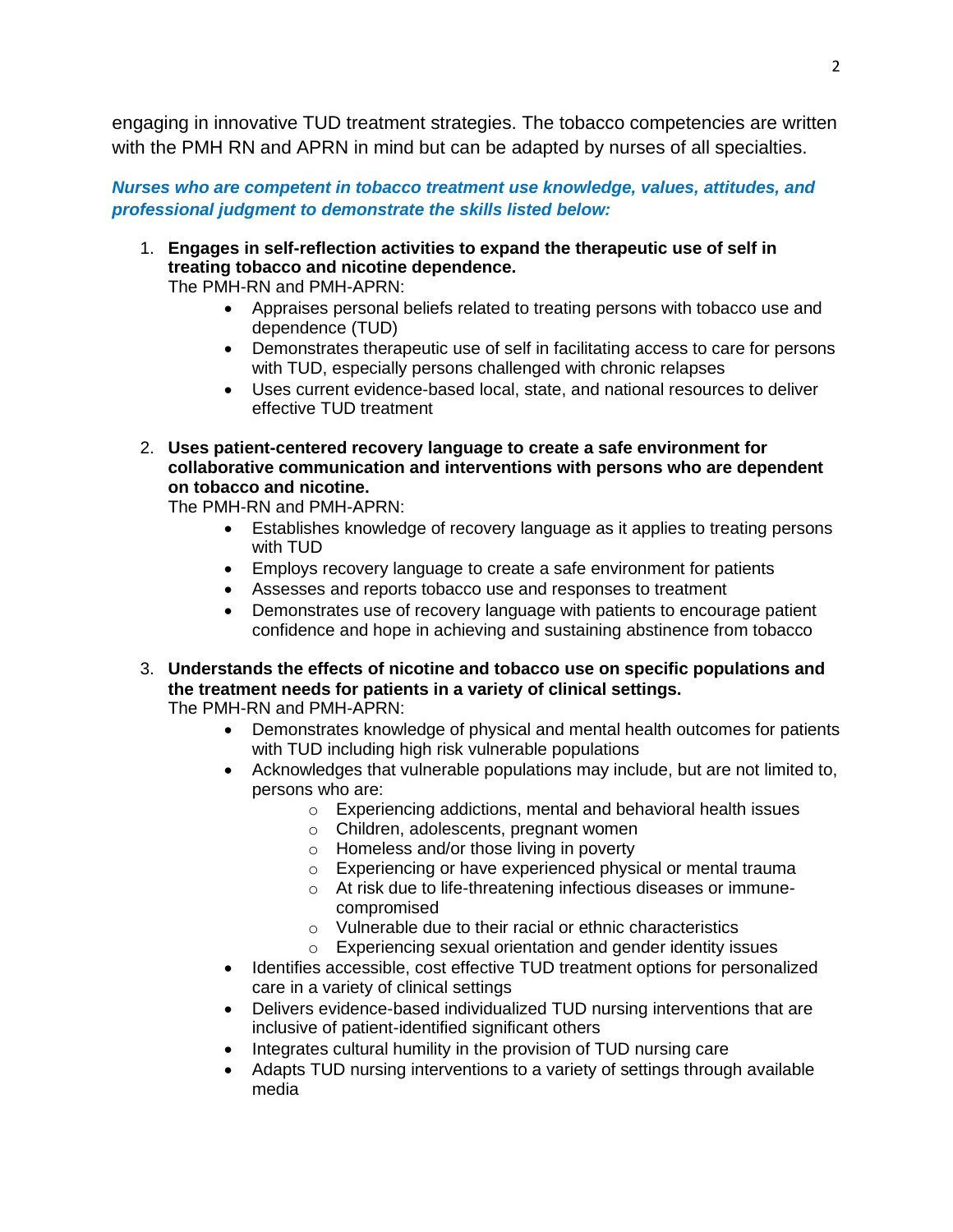4. **Performs an evidence-based comprehensive tobacco and nicotine dependency assessment for the basis of applying diagnostic criteria.** 

The PMH-RN and PMH-APRN:

- Selects evidence based TUD screening and assessment tools based on patient demographic and tobacco use patterns
- Applies knowledge of health diagnoses, medications, and treatments that may be affected by TUD disorders
- Within the nurse's scope of practice, uses TUD diagnostic criteria to facilitate, improve, and guide access to care
- 5. **Applies existing and emerging evidence-based pharmacotherapies for treating nicotine dependency to prevent physical and mental health problems associated with tobacco use and dependency.**

The PMH-RN and PMH-APRN:

- Establishes knowledge of FDA-approved TUD pharmacotherapies
- Translates technical TUD pharmacotherapy evidence into realistic, pragmatic, culturally respectful information for individuals who use tobacco
- Identifies opportunities and maximizes occasions to dispel pharmacotherapy myths and misinformation

The PMH-RN:

- Establishes TUD pharmacotherapy knowledge that is consistent to the nurse's licensure, scope of practice, and facility policies
- Uses knowledge of over the counter Nicotine Replacement Therapy (NRT) pharmacotherapy to deliver effective TUD interventions

The PMH-APRN:

- Establishes knowledge of the pharmacodynamics and pharmacokinetics of FDA-approved medications to treat TUD
- Collaboratively formulates a TUD pharmacotherapeutic plan of care that is safe and effective given possible co-occurring disorders and medication use
- Identifies opportunities to engage in multidisciplinary collaboration to make available TUD pharmacotherapy to patients in a variety of settings

### 6. **Applies health teaching about neuro-biological and psychological problems due to tobacco use and nicotine dependence to dispel myths and misinformation.**  The PMH-RN and PMH-APRN:

- Establishes foundational knowledge of neurobiological and psychological problems related to TUD
- Recognizes that risks associated with neurobiological, psychological, and physical disorders due to TUD vary depending on the type of tobacco one is exposed to and delivery system that is used
- Appraises the possible health risks associated with the chemicals found in a variety of tobacco products
- Monitors emerging trends related to unsafe or unproven practices, devices, or treatment methodologies

## 7. **Engages relevant multidisciplinary team members to strategize evidence-based care coordination.**

The PMH-RN and PMH-APRN:

• Proposes evidence-based TUD treatment strategies respectful of patient autonomy to participate in multidisciplinary care planning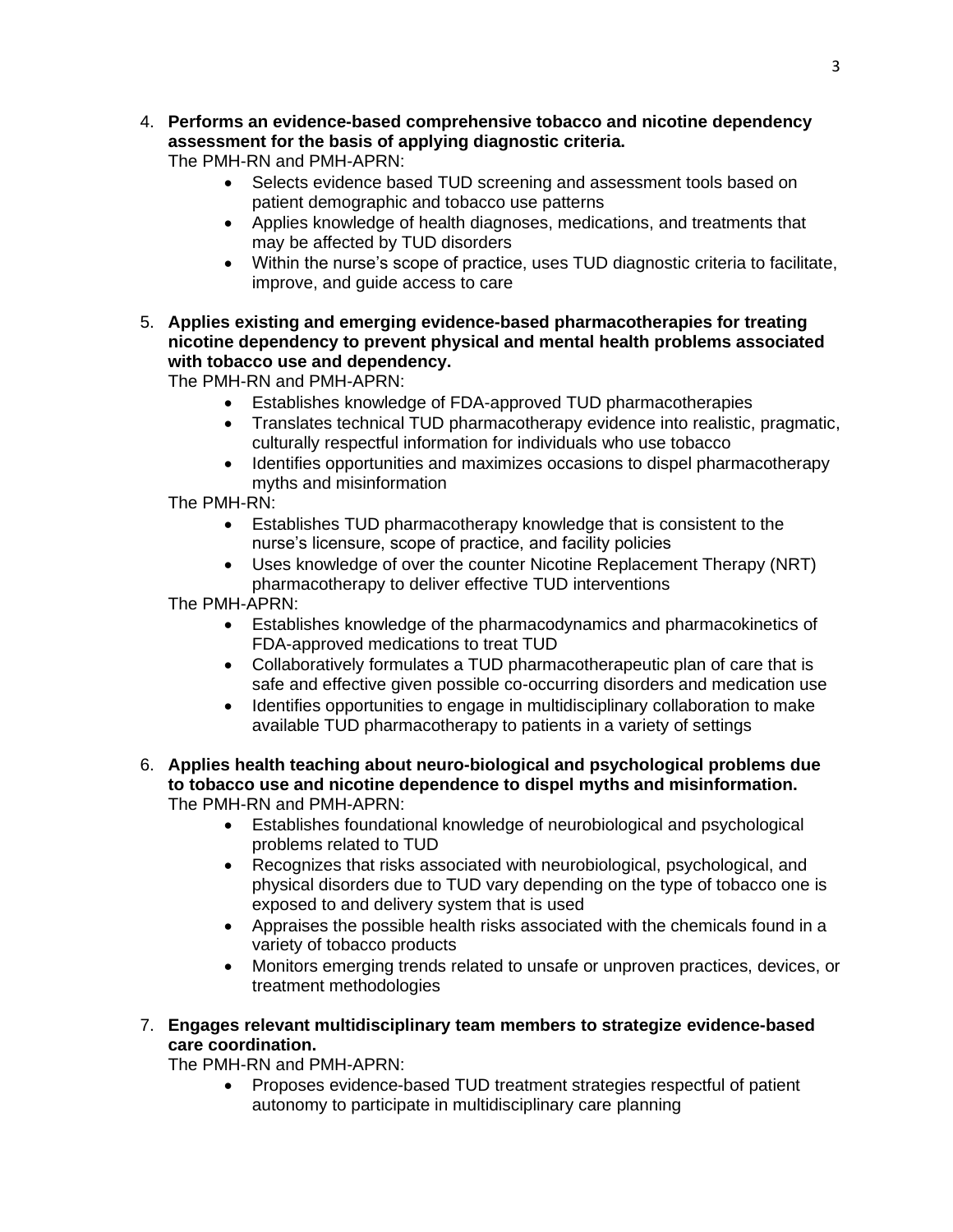- Demonstrates ability to translate evidence-based TUD knowledge into practice as a full participating member of a multidisciplinary treatment team
- Maximizes cost-effective multidisciplinary TUD treatment
- Develops opportunities to improve and streamline access to innovative coordinated care
- 8. **Combines evidence-based counseling and psychotherapies with FDA-approved tobacco treatment medications to achieve the best practice gold standard treatment.**

The PMH-RN and PMH-APRN:

- Recognizes the therapeutic role of counseling as an integral component of TUD treatment that also includes FDA-approved TUD pharmacotherapy
- Arranges referral to psychotherapy as indicated, collaboratively agreed upon with the patient, and as available
- Differentiates between psychotherapy and TUD treatment strategies that are therapeutic
- Demonstrates an understanding of psychotherapy and therapeutic interactions to practice within the nurse's licensure, scope of practice, and facility policies
- 9. **Recognizes how integrative therapies can be used to honor patient preferences in treating tobacco use and dependency.**

The PMH-RN and PMH-APRN:

- Appraises emerging evidence for integrative TUD therapies including acupuncture, hypnosis, aromatherapy, and milieu therapy
- Formulates TUD treatment strategies that provide patients with evidencebased integrative therapy information that supports autonomous treatment decisions
- Discusses potential positive effects and limitations of integrative therapies and implications of placebo effect

10. **Understands the health implications of perceptions of potential benefit or harm around emerging practices, devices, or treatment methodologies that do not have an evidence base and/or are potentially unsafe.**

The PMH-RN and PMH-APRN:

- Identifies the impact and influences of tobacco manufacturer advertisement targeted at vulnerable populations
- Differentiates the evidence between effective, well-studied TUD treatment strategies in comparison to unproven and potentially harmful treatment methodologies
- Appraises the potential influences of findings disseminated through tobacco manufacturer-funded studies
- 11. **Analyzes current tobacco and nicotine policies, regulations, and clinical practice guidelines to address health disparities in TUD treatment.**

The PMH-RN and PMH-APRN:

- Operationalizes evidence-based local, state, and national policies and guidelines for TUD
- Serves and advocates for patients with TUD as a fully participating member of committees to form or update TUD policies, regulations, and guidelines